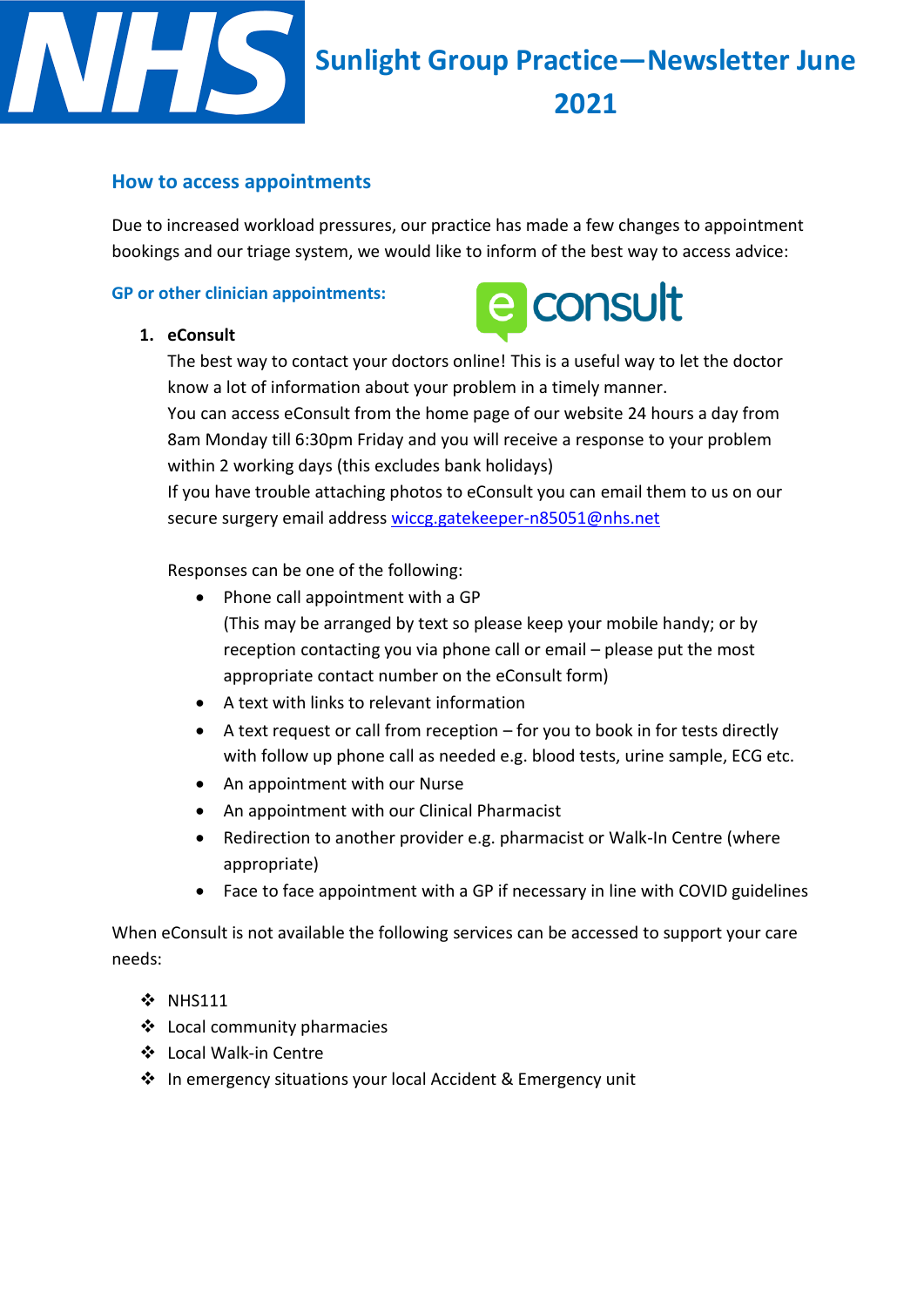## **2. If you cannot access eConsult or have difficulty using it, please call reception.**

Our reception team can organise an initial GP telephone consultation appointment. If the problem is routine, then we will try and book you



in as soon as possible but at busy times this may be up to 2 weeks and appointment with certain GPs may have longer wait times.

For urgent appointments, our reception team will need to ask you some more information to help prioritise your care. For some urgent problems we are working with our Partners in our PCN (Primary Care Network) and you may be assessed by any clinician in this team.

- 3. If you have a routine follow up due, you can ring reception and discuss the most appropriate way for you to be assessed.
- 4. Please consider self-care in the first instance for minor issues such as a sore throat or sickness. For most minor aliments you can contact a pharmacy for advice and then let us know if the problem gets worse or does not get better after a few days.

## **Nurse appointments and Phlebotomy appointments**

For all Practice Nurse or blood test appointments, please phone reception to book in.

## If you need to get in touch with us

For non-urgent and non-appointment related queries please email to us at [wiccg.reception](mailto:wiccg.reception-sunlight@nhs.net)[sunlight@nhs.net.](mailto:wiccg.reception-sunlight@nhs.net) Any Clinical queries should be submitted via eConsult.

For prescription requests, the preferred method is to order online via your online access app or you can email your request to us at [wiccg.perscriptionssunlight@nhs.net](mailto:wiccg.perscriptionssunlight@nhs.net)

Prescriptions take 2 working days to process.

#### **Telephone System**

Our practice is aware that there have been a number of problems with our telephone system, we are not happy with the provider as this affecting the service we provide to patients with is of upmost importance. Therefore a new phone system should be in place by July, we hope this will resolve all problems and improve our system.